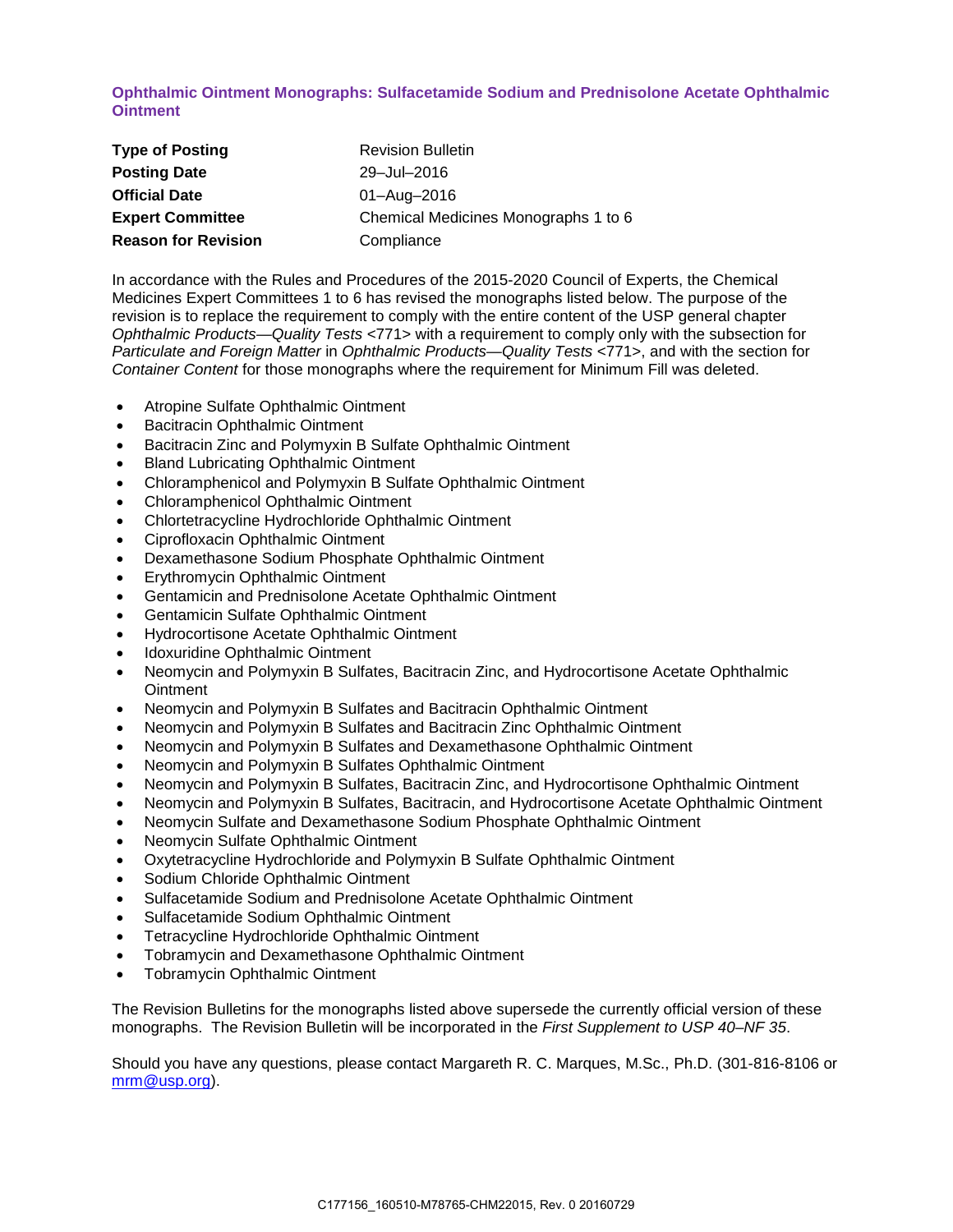# **Sulfacetamide Sodium and Petector:** A.254-nm diode array<br>**Prednisolone Acetate Ophthalmic Flow rate:** 1.5 mL/min<br>**Ointment Flow rate:** 1.5 mL/min **Colument Flow rate:** 1.5 mL/min

Sulfacetamide Sodium and Prednisolone Acetate Ophthalmic Ointment is a sterile ointment containing **Suitability requirements**<br>NLT 90.0% and NMT 110.0% of the labeled amounts of **Resolution:** NLT 3 between the sulfacetamide and NLT 90.0% and NMT 110.0% of the labeled amounts of sulfacetamide sodium (C<sub>8</sub>H<sub>9</sub>N<sub>2</sub>NaO<sub>3</sub>S · H<sub>2</sub>O) and prednis-<br>olone acetate (C<sub>23</sub>H<sub>30</sub>O<sub>6</sub>).

## *solution*▲*USP39 Change to read:* **Analysis**

• **<sup>A</sup>.**▲. The retention time of the major peak of the *Sample* **Samples:** *Standard solution* and *Sample solution* Calculate the percentage of the labeled amount of sul- *solution* corresponds to that of the *Standard solution*, as *nisolone Acetate* tion of Ophthalmic Ointment taken: in the *Assay*.

**A B**. The UV absorption spectra of the major peak of the  $r_s$  = peak response of sulfacetamide sodium from Sample solution and that of the Standard solution exhibit<br>maxima and minima at the same wavelengths, as obtained<br> $C_5$  = concentration of USP Sulfacetamide Sodium maxima and minima at the same wavelengths, as obtained  $C_5$ in the tests for *Sulfacetamide Sodium* and *Prednisolone Ace-* RS, calculated on the anhydrous basis, in the *tate* in the *Assay*. *Standard solution* (mg/mL)

• **SULFACETAMIDE SODIUM** sodium, 236.23

**Mobile phase:** Methanol, glacial acetic acid, and water *Change to read:* (100:10:890), filtered and degassed

**Standard solution:** Transfer about 50 mg of USP Sulfa-<br>cetamide Sodium RS to a 40-mL centrifuge tube. Add<br>Diluent: Dilute meth

**Example Solution:** Transfer about 2011 pro P since the set and Biolomic Column RS to a 40-mL centrifuge tube. Add<br>
Thillie methanol (9 in 10)<br>
10.0 mix using a vortex mixer for about 3 min to disolve.<br>
Add 7.5 min centra

- Mode: LC<br>Detector: **4254-nm diode array**
- 

- **Injection volume:** 90 µL
- **System suitability**
- **DEFINITION Samples:** *Standard solution* and *System suitability*
	-
	- olone acetate (C **Column efficiency:** NLT 1500 theoretical plates, ▲. <sup>23</sup>H30O6). *Standard solution*▲*USP39*

**IDENTIFICATION Relative standard deviation:** NMT 2.0%, A Standard **Channel Standard** solution **AUSES** 

facetamide sodium (C<sub>8</sub>H<sub>9</sub>N<sub>2</sub>NaO<sub>3</sub>S · H<sub>2</sub>O) in the por-

$$
\text{Result} = (r_U/r_S) \times (C_S/C_U) \times (M_{r1}/M_{r2}) \times 100
$$

- *Add the following:* **Add the following:** *r***<sub>U</sub>** = peak response of sulfacetamide sodium from the Sample solution
	-
	-
- ▲*USP39 C<sup>U</sup>* = nominal concentration of sulfacetamide
- **ASSAY** sodium in the *Sample solution* (mg/mL)<br>*M<sub>r1</sub>* = molecular weight of sulfacetamide sodium<br>monohydrate, 254.24
- **Change to read: Change to read: Change to read:** *Change* **to read:** *M***<sub>***c2***</sub> = molecular weight of anhydrous sulfacetamide**

**Diluent:** Dilute methanol (1 in 5) **Acceptance criteria:** 90.0%–110.0%

- 
- 
-